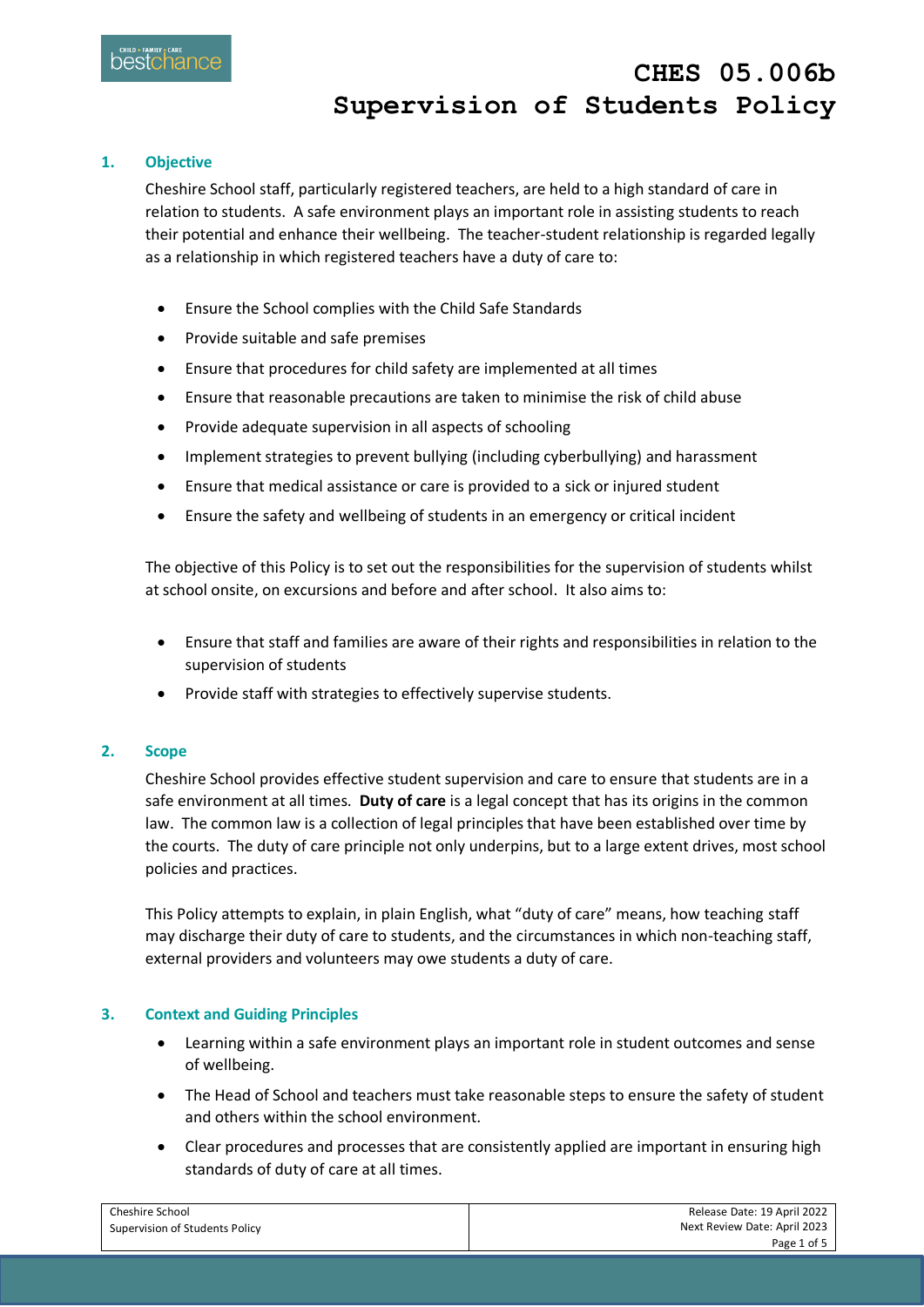

- The Head of School is responsible for ensuring that there is a well organised and responsive system of supervision and yard duty in place during school hours, before and after school, and on school excursions.
- Teachers are required to supervise all learning environments; the school grounds, the classroom and excursions – online spaces are also considered a learning environment. Therefore, as part of that duty, teachers are required to adequately supervise students who are working in these spaces. This duty also requires protection from risks that could arise (that is, those that the teacher should reasonably have foreseen) and against which preventive measures could be taken.
- The School will comply with all organisation and legislation requirements for child safety outlined in the Child Safe Standards (Ministerial Order 1359) including reasonable precautions to prevent the abuse of a child by an individual associated with the school while the student is under the care, supervision or authority of the school.
- Effective strategies that ensure the safety and care of all students are implemented. This includes appropriate measures for younger students, students with disabilities or students at risk.
- All staff have a responsibility to take reasonable steps to prevent potential injury to students and others.
- Strategies are implemented, as required, for specific students such as students with disabilities and age levels to ensure that the environment is safe for all students.

| <b>Word</b>  | <b>Definition</b>                                                                                                                                                                                                                                                                                                                                                                                                                                                                                                                                                     |  |
|--------------|-----------------------------------------------------------------------------------------------------------------------------------------------------------------------------------------------------------------------------------------------------------------------------------------------------------------------------------------------------------------------------------------------------------------------------------------------------------------------------------------------------------------------------------------------------------------------|--|
| Duty of care | This is the responsibility that the Head of School and<br>teachers have in relation to their students to take steps that<br>are reasonable in the circumstances to protect students from<br>risks of injury that should reasonably have been foreseen.<br>The duty is not to prevent injury in all circumstances. It is a<br>duty to take reasonable steps to prevent injury, which is<br>known and foreseeable. The question of what are<br>reasonable steps will depend on the individual circumstances<br>of the case, and consideration of the following factors: |  |
|              | The probability that the harm would occur if care<br>$\circ$<br>were not taken                                                                                                                                                                                                                                                                                                                                                                                                                                                                                        |  |
|              | The likely seriousness of the harm<br>$\circ$                                                                                                                                                                                                                                                                                                                                                                                                                                                                                                                         |  |
|              | The burden of taking precautions to avoid the risk of<br>$\circ$<br>harm                                                                                                                                                                                                                                                                                                                                                                                                                                                                                              |  |
|              | The social utility of the activity that creates the risk<br>$\circ$<br>of harm                                                                                                                                                                                                                                                                                                                                                                                                                                                                                        |  |
|              | The duty may, in some circumstances, extend<br>$\circ$<br>outside school hours and outside the school<br>premises. This will depend on whether the                                                                                                                                                                                                                                                                                                                                                                                                                    |  |

## **4. Definitions**

| Cheshire School                | Release Date: 19 April 2022  |
|--------------------------------|------------------------------|
| Supervision of Students Policy | Next Review Date: April 2023 |
|                                | Page 2 of 5                  |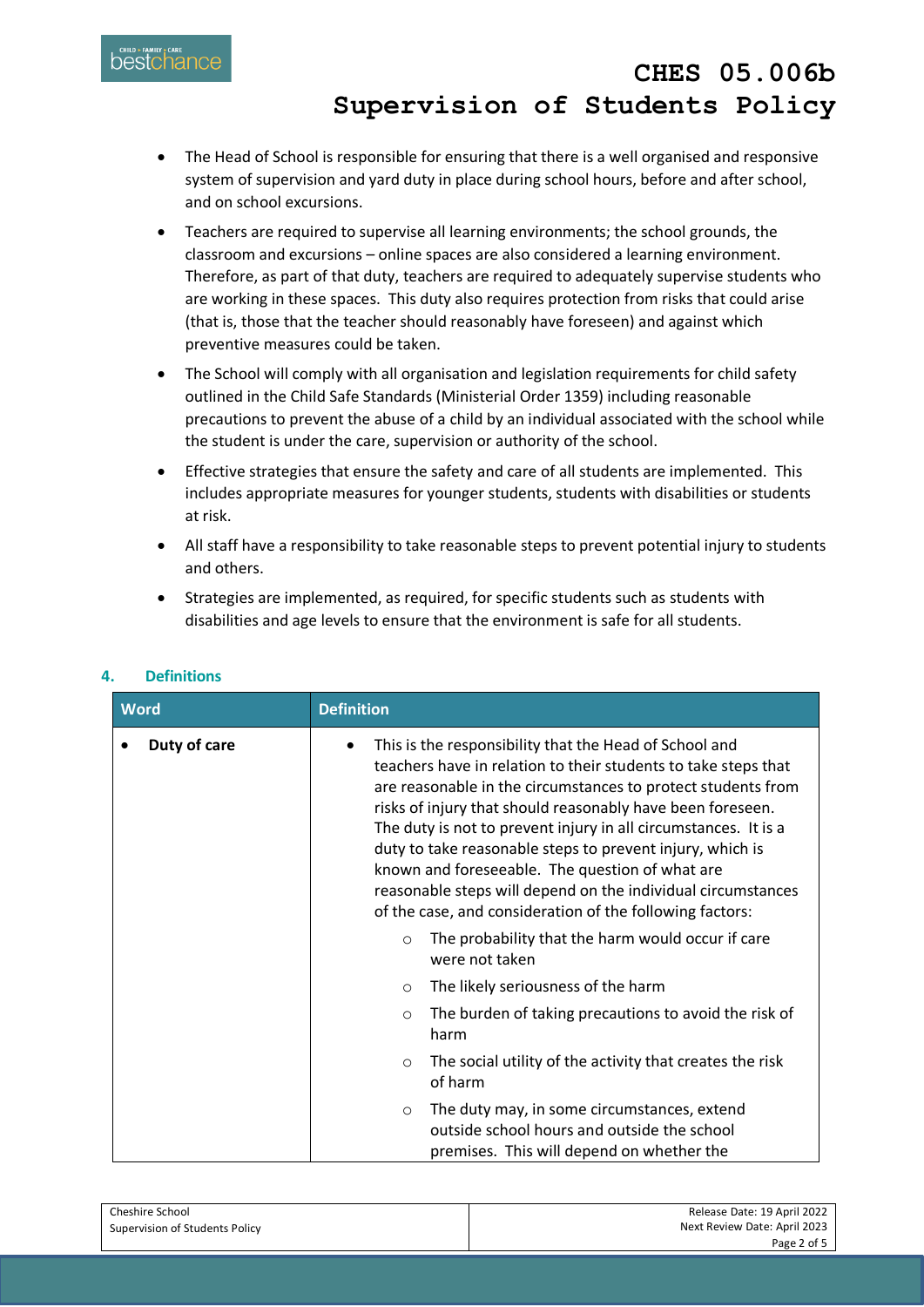|                           | relationship between staff and student extends to<br>the individual circumstances, whether the risk was<br>known or foreseeable, and whether there were any<br>reasonable steps that could be taken to prevent the<br>injury from occurring. The duty is non-delegable,<br>meaning that it cannot be assigned to another party.                                                                                                                                                                         |  |
|---------------------------|---------------------------------------------------------------------------------------------------------------------------------------------------------------------------------------------------------------------------------------------------------------------------------------------------------------------------------------------------------------------------------------------------------------------------------------------------------------------------------------------------------|--|
| Supervision               | This refers to the supervisory role of staff aimed at enhancing<br>$\bullet$<br>a student's educational opportunities, building self-esteem,<br>and ensuring students are safe and supported. Whilst in a<br>supervisory role, each staff member has an obligation to fulfil<br>duty of care requirements. Staff must comply with the<br>arrangements for student supervision put in place by the<br>school for all activities where the student is under the duty of<br>care of a member of the staff. |  |
| <b>School environment</b> | This is any physical or virtual place made available or<br>$\bullet$<br>authorised by the school for use by a student during or<br>outside school hours, including:                                                                                                                                                                                                                                                                                                                                     |  |
|                           | Online school environments (including email and<br>$\circ$<br>intranet systems); and                                                                                                                                                                                                                                                                                                                                                                                                                    |  |
|                           | Other locations provided by the school for a<br>$\circ$<br>student's use (including, without limitation, locations<br>used for excursions and other events)                                                                                                                                                                                                                                                                                                                                             |  |
|                           | Another provider (should the school contract with<br>$\circ$<br>another school, a registered training organisation or<br>another organisation not registered as an education<br>or training provider)                                                                                                                                                                                                                                                                                                   |  |

## **5. Policy**

The Head of School and teachers have a legal duty to take reasonable steps to protect students in their charge from risks of injury that are reasonably foreseeable. All school staff will be made aware of their legal responsibilities. The Head of School is required to plan, implement and monitor arrangements to ensure the safety, security and wellbeing of students in addition to their professional teaching obligations.

## **6. Associated Procedures**

## **6.1. Supervision responsibilities before and after school**

| The person responsible                      | <b>Responsible for</b>                                                                                                                                          |  |
|---------------------------------------------|-----------------------------------------------------------------------------------------------------------------------------------------------------------------|--|
| Parents, guardians or<br>٠<br>carers        | The care and supervision of students:<br>$\bullet$<br>Travelling to and from school<br>$\circ$<br>Outside the times of school supervision before and<br>$\circ$ |  |
| Head of School and<br>Cheshire School staff | after school<br>Ensuring:<br>$\bullet$                                                                                                                          |  |

| Cheshire School                | Release Date: 19 April 2022  |
|--------------------------------|------------------------------|
| Supervision of Students Policy | Next Review Date: April 2023 |
|                                | Page 3 of 5                  |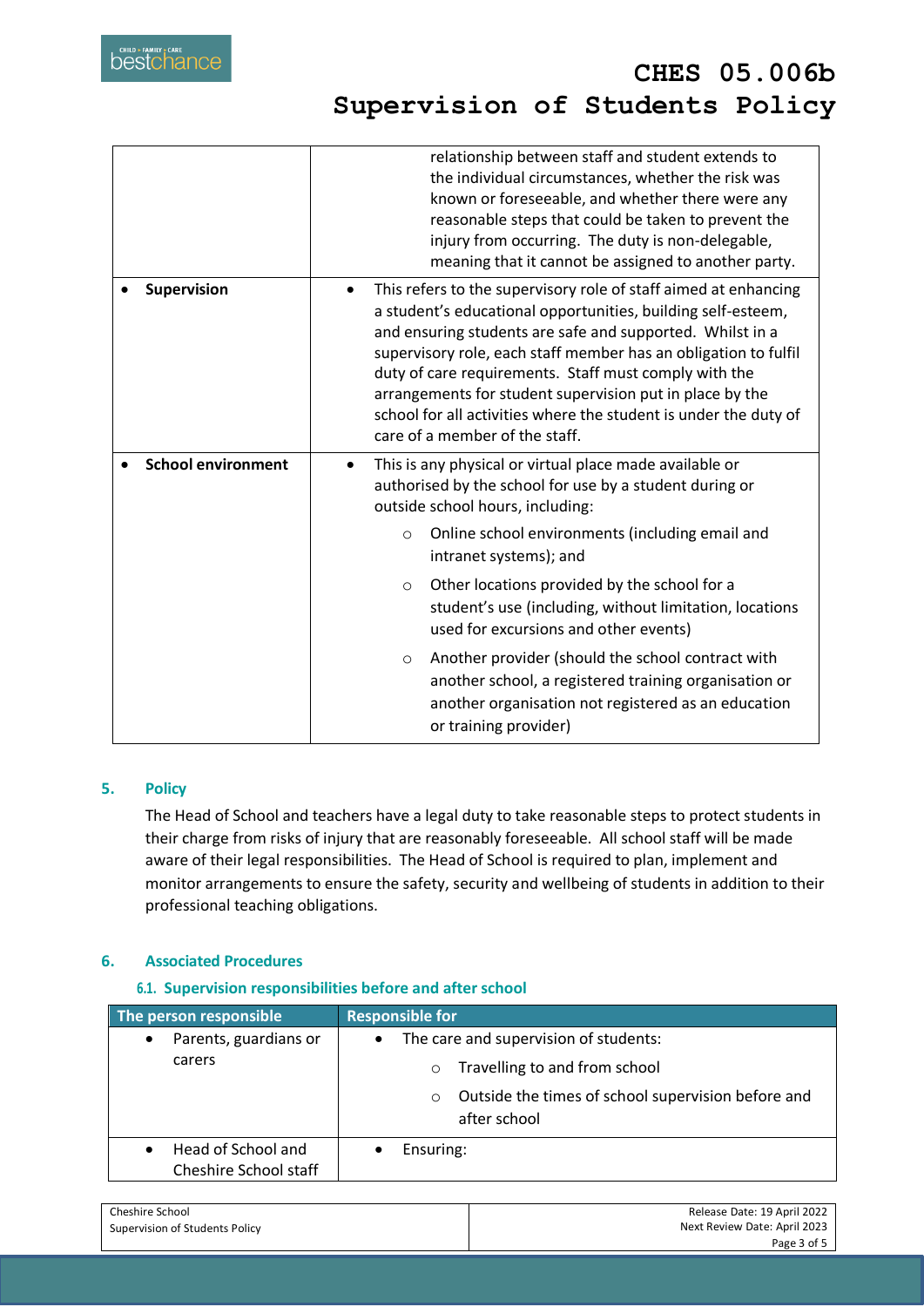| $\circ$ | School supervision is provided for a minimum of 10<br>minutes before and after school hours                                         |
|---------|-------------------------------------------------------------------------------------------------------------------------------------|
| $\circ$ | Parents, guardians and carers regularly informed of<br>supervision provided by the school before and after<br>school                |
| $\circ$ | Sufficient teachers are available to supervise the<br>arrival and departure of students                                             |
| $\circ$ | Teachers supervising arrivals and departures are<br>not called away to other duties without alternate<br>supervision being arranged |

### **6.2. Supervision in specific circumstances**

This table outlines supervision requirements/considerations for specific circumstances:

| Recess and lunch<br>times            | Students must be supervised at all times during recess and<br>$\bullet$<br><b>lunch</b>                                                                                                |
|--------------------------------------|----------------------------------------------------------------------------------------------------------------------------------------------------------------------------------------|
| Outside school<br>grounds/excursions | Students must be supervised at all times<br>$\bullet$                                                                                                                                  |
| Swimming pools                       | Students must be supervised at all times whilst using a<br>٠<br>swimming pool (including if a swimming pool is owned by a<br>school, privately or by the municipal council)            |
| Visiting speakers/<br>instructors    | Visiting speakers do not have the authority to supervise<br>$\bullet$<br>students<br>Teachers must supervise their students during a presentation<br>$\bullet$<br>from a guest speaker |

### **6.3. Parent, guardian and carer support**

This table describes strategies Cheshire School can use to encourage parents, guardians and carers to support supervision before and after school.

| <b>Assist the school to</b>                                                                                  | Parents, guardians and/or carers can be encouraged to consider                                                                                                                                          |
|--------------------------------------------------------------------------------------------------------------|---------------------------------------------------------------------------------------------------------------------------------------------------------------------------------------------------------|
| Ensure student safety                                                                                        | How they can help educate their child in traffic safety                                                                                                                                                 |
| when travelling to and                                                                                       | Whether their child will need to cross pathways of traffic<br>$\bullet$                                                                                                                                 |
| from school                                                                                                  |                                                                                                                                                                                                         |
| Maintain student<br>$\bullet$<br>attendance rolls -<br>setting out students'<br>usual travel<br>arrangements | Always advising the school when there is a change to regular<br>travel arrangements, even temporarily<br>Ensure that students arrive no earlier than 8:45am and are<br>$\bullet$<br>collected at 3:00pm |
| Maintain preferred or<br>٠<br>mandatory points of<br>exit for students at<br>the start and end of            | Use points of entry/exit as designated by the school<br>Ensure students are familiar with these points of entry/exit<br>$\bullet$                                                                       |

| Cheshire School                | Release Date: 19 April 2022  |
|--------------------------------|------------------------------|
| Supervision of Students Policy | Next Review Date: April 2023 |
|                                | Page 4 of 5                  |